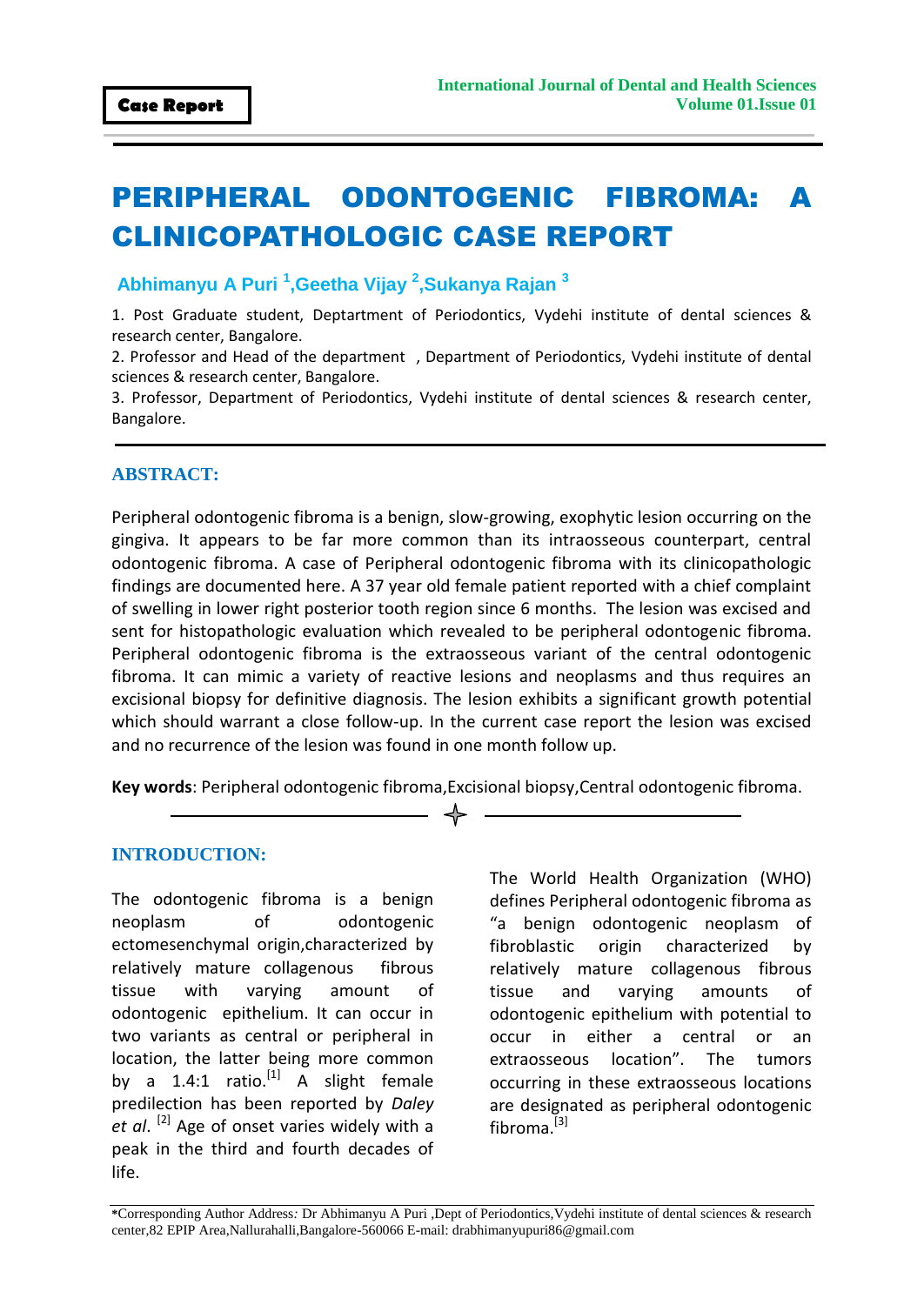The tumor appears as a firm, slowgrowing and usually sessile gingival mass covered by normal appearing mucosa. Clinically, it cannot be distinguished from common fibrous gingival lesions. Encountered mainly on facial gingiva of mandible, with incisor-canine and premolar area being the most common sites, they seldom cause displacement of teeth. Rarely, multifocal or diffuse lesions have also been described. [4]

The lesion is generally elevated and nonulcerated clinically and nonencapsulated microscopically. Histologically, connective tissue ranges from loose (almost myxomatous) to markedly cellular or to relatively acellular, which are well organized. Islands/strands of odontogenic epithelium are scattered throughout connective tissue, which may be prominent/scarce. Dysplastic dentin, amorphous ovoid cementum like calcifications and trabeculae of osteoid may also be present. [5]

# **CASE DETAIL:**

A 37 year old female reported to the department of Periodontics, Vydehi institute of dental sciences & research center, with a chief complaint of swelling in the lower right back tooth region since 6 months (Figure 1).Patient was apparently normal 6 years back when she first noticed swelling on the lingual aspect in relation to lower right second premolar region. The swelling was initially small in size which has gradually increased to the present size. There has been no further increase in size reported by the patient from past 6 months. The patient was not able to brush on the lingual aspect of lower right second premolar due to the presence of enlargement. The medical, social and family histories did not reveal any significant findings. Extraoral examination also did not reveal any abnormality. On examination, a solitary gingival overgrowth was seen in relation to lingual aspect of 45 measuring about 1 x 1.5 cm, non-tender and firm in consistency. No mobility and pocket formation was seen in relation to 45. The overlying mucosa was intact and of normal color. Complete full mouth gingival and periodontal examination was done. A clinical diagnosis of chronic generalized gingivitis with mild localized periodontitis was made. Provisional diagnosis of fibrous hyperplasia, irritational fibroma & peripheral ossifying fibroma were made. Intraoral periapical radiograph (IOPA) of the involved area was taken, which did not reveal any significant findings (Figure 2). Excisional biopsy of the lesion was done under local anaesthesia. (Figure 3 & Figure 4). Periodontal pack was placed and patient was recalled after one week for pack removal and subsequent evaluation. Histopathological examination showed orthokeratinized stratified squamous epithelium with underlying fibrous connective tissue stroma. The fibrous connective tissue showed bundles of collagen fibres with presence of inactive odontogenic epithelial cells in the form of islands and strands. Ectopic collection of sebaceous gland was also seen. Deeper areas showed bundles of muscle fibres (Figure 5). Considering the clinical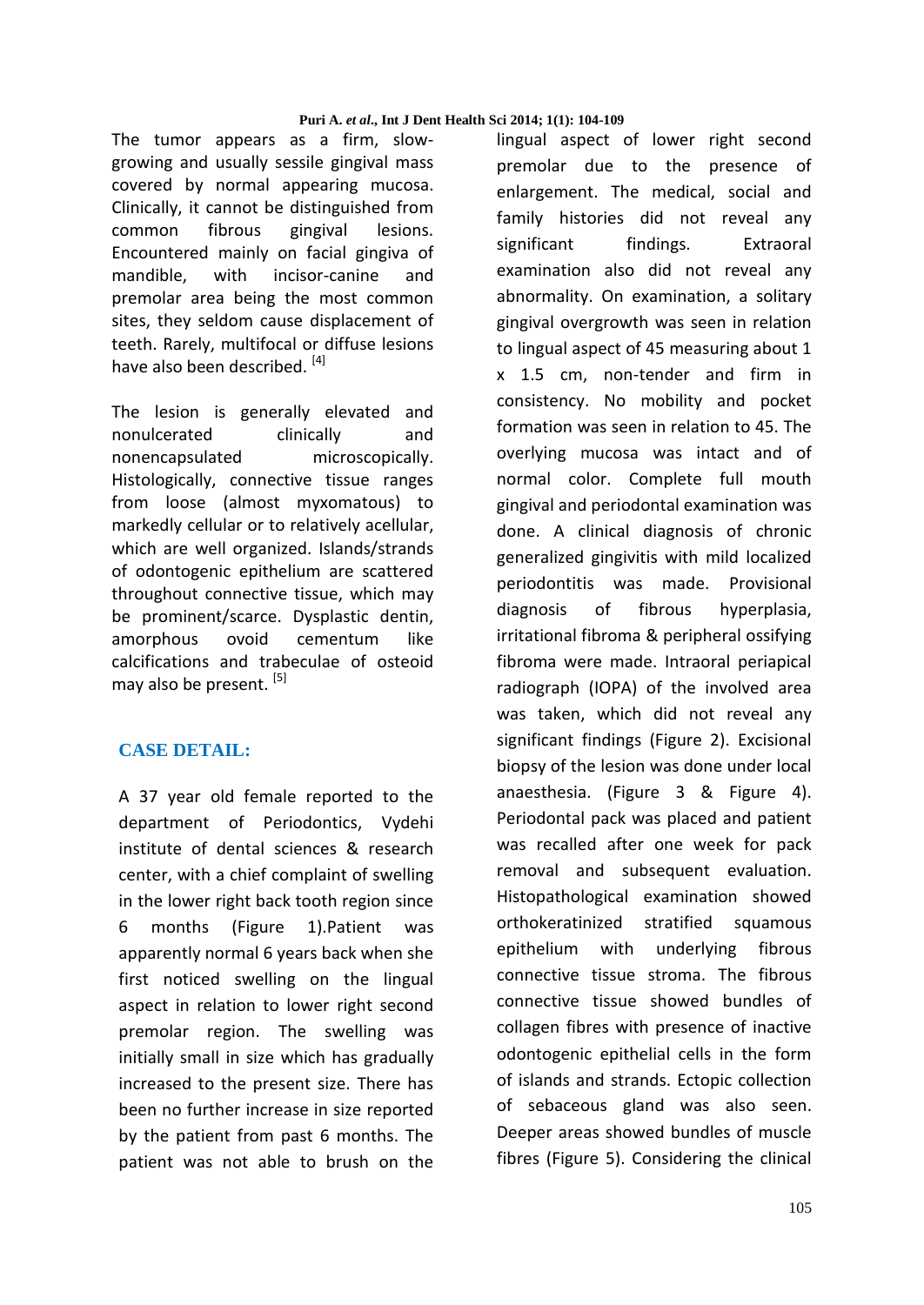& histopathological features, the diagnosis of Peripheral odontogenic fibroma was made. The patient was followed up after one month and the healing was found to be satisfactory with no tendency for recurrence (Figure 6).

# **DISSCUSION:**

Peripheral odontogenic fibroma is an uncommon exophytic mass found on the gingiva and can clinically mimic a variety of reactive lesions and neoplasms.<sup>[6]</sup> Peripheral odontogenic fibroma usually arises as a painless, focal swelling which can arise throughout either arch but tends to occur in the maxillary anterior & mandibular canine-premolar region. It is often the same color as the surrounding mucosa but may be inflamed and ulcerated. There is a wide age range that extends from the first to the ninth decades of life, with a slight increase in incidence in the 3rd decade. It is seen somewhat more frequently in women than in men with no increase in risk based on race or ethnicity.<sup>[2]</sup>

The peripheral odontogenic fibroma is treated by local excision and prognosis is excellent. The differential diagnosis of the lesion includes fibrous hyperplasia, fibroma, giant cell fibroma, peripheral ossifying fibroma, peripheral odontogenic tumors, peripheral giant cell granuloma, and pyogenic granuloma. *Baden et al [*10] had designated Peripheral odontogenic fibroma as 'odontogenic gingival epithelial hamartoma'. At one time the term peripheral ossifying fibroma and peripheral odontogenic fibroma were used interchangeably.<sup>7</sup> Peripheral odontogenic fibroma does not involve the underlying bone and only sometimes shows areas of calcification on radiograph.<sup>[5]</sup> The lesion in this case report also did not show any involvement with the underlying bone.

Odontogenic fibroma is generally thought to be a fibroblastic neoplasm containing varying amounts of odontogenic epithelium. It is supposed to arise from the mesenchymal elements of the tooth germ, that is the dental follicle, the dental papilla or the periodontal ligament, and it is possible that it represents the terminal, mature form of a spectrum of entities ranging from the odontogenic myxoma, the myxofibroma, to the odontogenic fibroma.<sup>[2]</sup> Recurrence of the tumor has been reported by the studies done by *Daley et al* so post-surgical follow up is mandatory.<sup>[8]</sup> A variable recurrence rate has been reported ranging from very low to as high as  $39\%$ .<sup>[9]</sup>

#### **CONCLUSION:**

The case report showed peripheral odontogenic fibroma in the lower right posterior region of gingiva of a 37 year old female patient which was treated by excising the lesion. The healing of surgical site was found uneventful and no recurrence occurred in a one month follow-up. The patient's oral hygiene was found to be satisfactory. As the recurrence rate of this lesion is higher,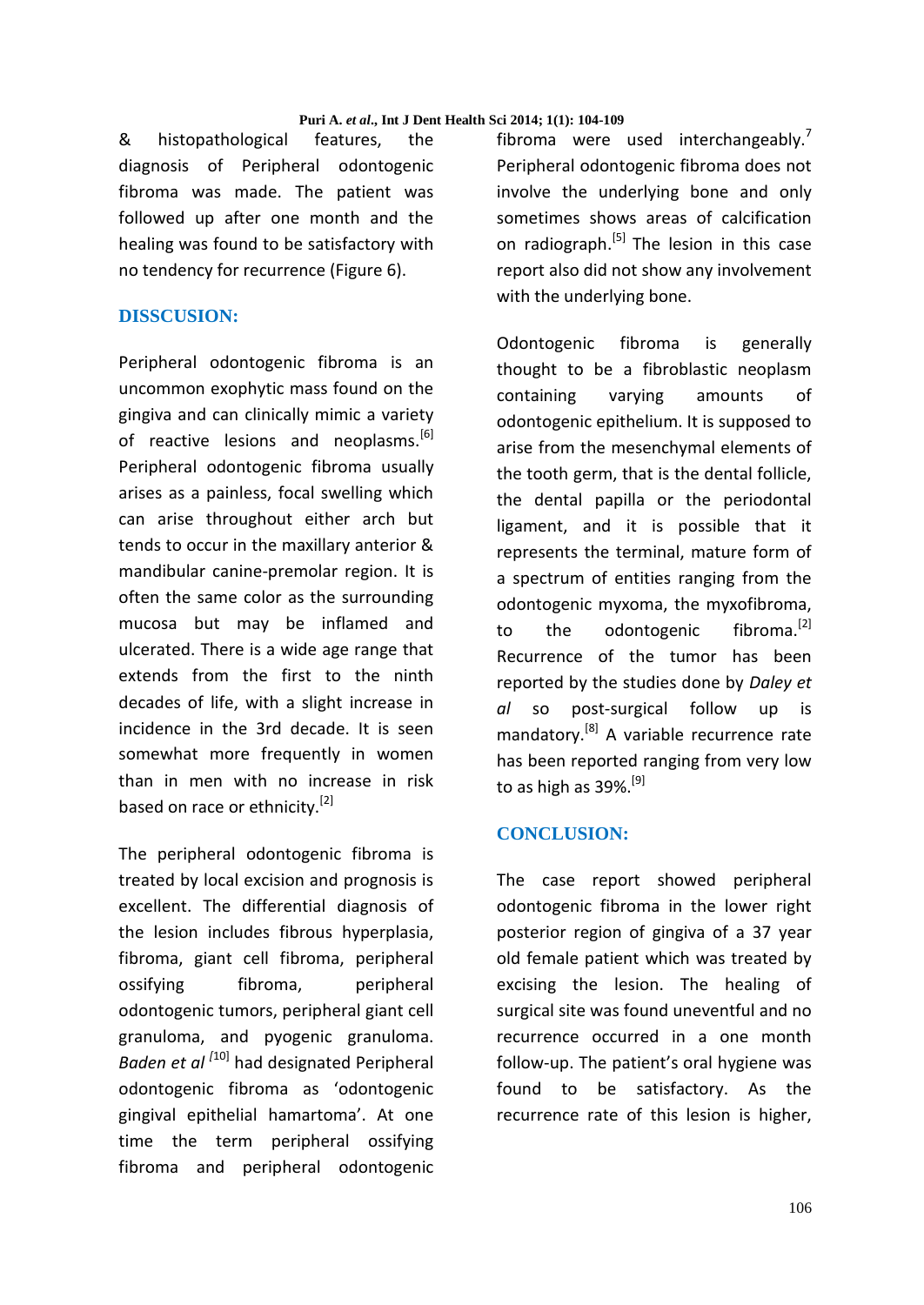#### **Puri A.** *et al***., Int J Dent Health Sci 2014; 1(1): 104-109**

clinicians should emphasize on patient's motivation for regular periodic revaluation.

## **REFERENCES:**

- 1. Buchner A, Merrell PW, Carpenter WM. Relative frequency of central odontogenic tumours: A study of 1088 cases from northern California and comparison to studies from other parts of the world. J Oral Maxillofac Surg 2006; 64:1343-52.
- 2. Nicholas zachariades. Odontogenic fibroma *InI. J. Oral Maxillofac. Surg,*  1986: 15: 102-104
- 3. WeberA, van Heerden WFP, Ligthelm AJ, Raubenheimer EJ. Diffuse peripheral odontogenic fibroma: Report of 3 cases. J Oral Pathol Med 1992;21:82-4.
- *4.* Comparison Between the Peripheral Ossifying Fibroma and Peripheral Odontogenic Fibroma. Jeffrey N. Kenney, George E. Kaugars, Louis M. Abbey, J Oral Maxillofac Surg 47~378- 382, 1989.
- 5. Neville BW, DammDD, Allen CM, Bouquot JE. Oral and maxillofacial pathology, 3rd ed. Philadelphia: WB Saunders; 2009 p.727-9.
- 6. Rinaggio J, Cleveland D, Koshy R, Gallante A, Mirani N. Peripheral granular odontogenic fibroma. Oral Surg Oral Med Oral Pathol Oral Radiol Endod 2007; 104: 676-679.
- 7. Rajendran R. Cysts and Tumours of Odontogenic Origin. In Rajendran R. & Sivapathasundharam (Eds.), Shafer's Textbook of Oral Pathology. 5th ed. Noida: Elsevier; 2006. p. 357-432.
- 8. Daley TD, Wysocki GP. Peripheral odontogenic fibroma. Oral surg oral med oral pathol 1994;78:329-36
- 9. Michaelides PL. Recurrent odontogenic fibroma of attached gingiva: a case report. J Periodontol 1992; 63: 645-647.
- 10. Baden E, Moskow BS, Moskow R. Odontogenic gingival epithelial hamartoma. J Oral surg 1968; 26:702- 14.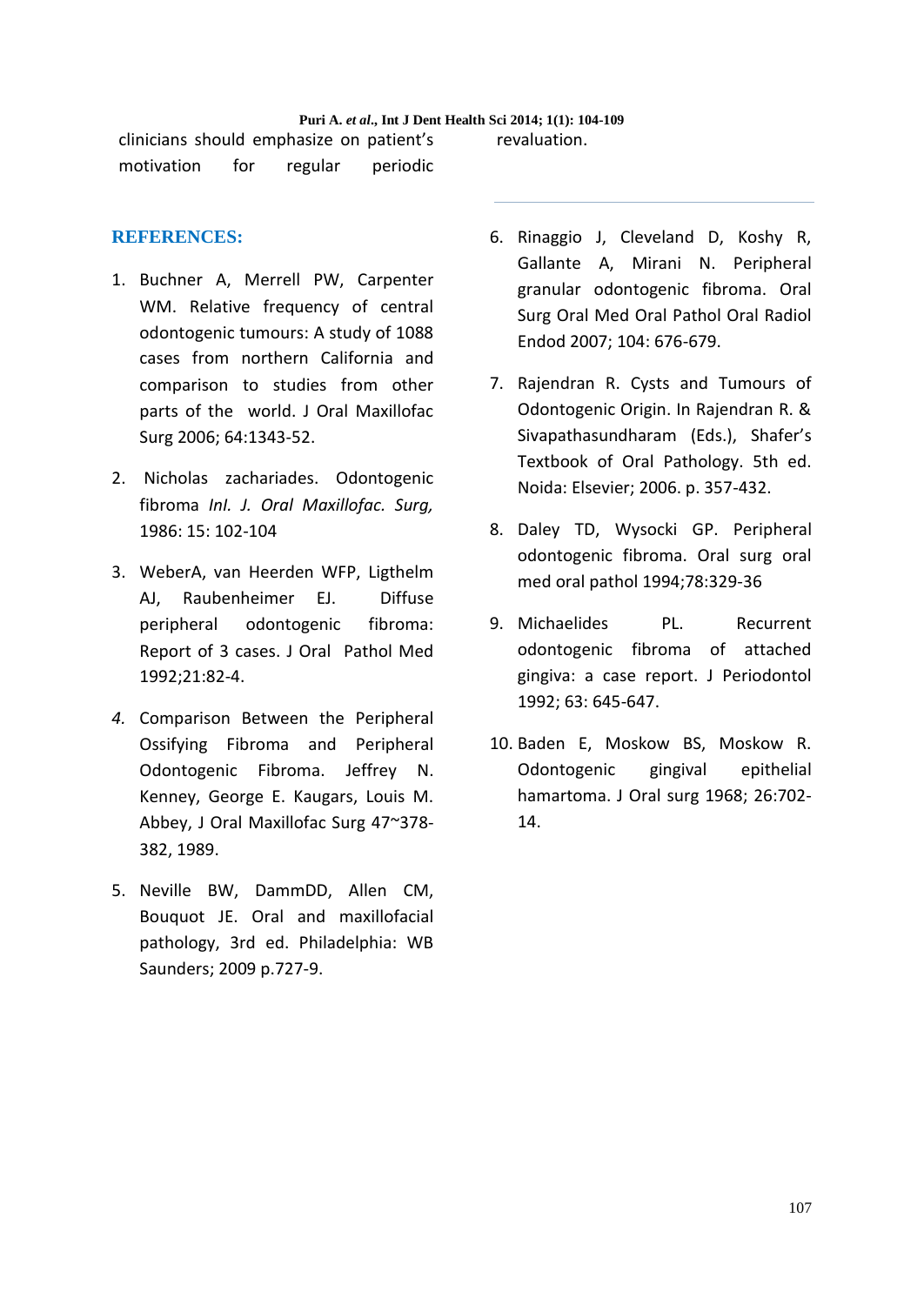## **FIGURES:**



Figure 1: Gingival overgrowth in relation to 45



Figure 2: IOPA in relation to 45



Figure 3: Excisional biopsy being performed